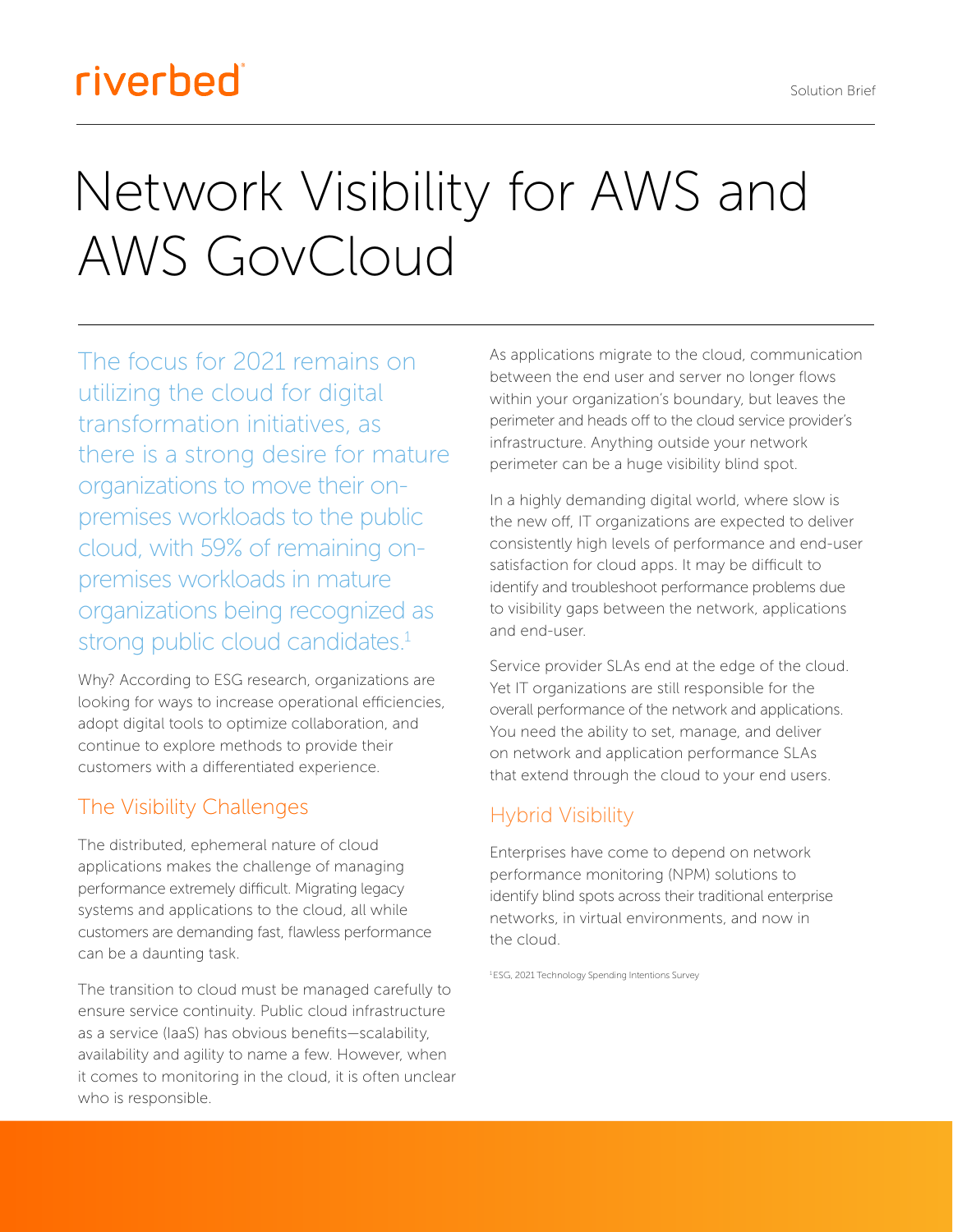In fact, network visibility is more important in cloud environments than ever before. At the same time, it's a challenge to implement in the cloud because you don't have access to the physical network infrastructure. Riverbed provides two ways to understand what's happening in the cloud from a network perspective: high-level end-to-end visibility with flow and deep-dive performance troubleshooting with packets.

Let's dig into detail on both to determine what you can see and how you achieve visibility with each option:

#### Packet-based Cloud Visibility

Packet visibility is essential for identifying and remediating network performance and security problems in the cloud. It enables real-time and historical monitoring and troubleshooting of both network and application performance.

Riverbed® AppResponse Cloud provides rich network and application visibility into AWS and AWS GovCloud West. It enables you to:

- Quickly pinpoint the cause of performance degradations and high latency in your cloud network through analysis of throughput, errors, retransmissions, connections, resets, etc
- Quickly determine if an issue is caused by network or server delay using detailed response time analysis
- Automatically identify 2000+ applications. Identify worst performing apps, busiest apps by: highest server turns, round trip time, resets, bandwidth usage, etc.
- Collect and store all packets and view each transaction using patented TruePlot™ technology to quickly identify trends and patterns in behavior
- Aggregate traffic by applications, users, servers, clients, conversations, and host groups for faster, easier analysis
- Packets are stored directly on the AppResponse Cloud to enable fast triage and diagnosis of intermittent and hard-to-solve performance issues.
- AppResponse can also export packet-based flow metrics to Riverbed® NetProfiler for consolidated analysis of your hybrid environment.

| • appresponse / AppResponse                                                       |                                    | riverbed<br>11.5.5 #22397 · ip 10.45.221.53 · VSCAN-AWS-010 · Friday, Aug 17, 2018 3:16 PM PDT<br>admin   Sign out |  |  |
|-----------------------------------------------------------------------------------|------------------------------------|--------------------------------------------------------------------------------------------------------------------|--|--|
| <b>HOME</b><br><b>INSIGHTS</b>                                                    | <b>NAVIGATOR</b><br><b>REPORTS</b> | Search<br><b>DEFINITIONS</b><br><b>ADMINISTRATION</b><br><b>HELP</b>                                               |  |  |
| Summary: All Traffic $\odot$                                                      |                                    | Today 1:15 PM - 2:15 PM @ 15m 1h 1d 1w 1M EAuto-Update -<br>日日とび国                                                  |  |  |
| All Traffic (select metric to display)                                            |                                    |                                                                                                                    |  |  |
| Throughput                                                                        | $< 0.01$ Mbps                      | Throughput                                                                                                         |  |  |
| Traffic                                                                           | 1.781 MB                           |                                                                                                                    |  |  |
| Packet Throughput                                                                 | $3.96$ #/s                         | 0.01                                                                                                               |  |  |
| Round Trip Time                                                                   | $0.952$ ms.                        | Mops<br>0.005                                                                                                      |  |  |
| % Request Retrans                                                                 | 0%                                 |                                                                                                                    |  |  |
| % Response Retrans                                                                | 0%                                 |                                                                                                                    |  |  |
| <b>Connections Failed</b>                                                         | 0 <sup>4</sup>                     | 13:20<br>13:30<br>13:40<br>13:50<br>14:00<br>14:10<br>· All Traffic                                                |  |  |
| <b>Client IPs</b><br><b>IP Conversations</b><br>Applications<br><b>Server IPs</b> |                                    |                                                                                                                    |  |  |
| Busiest Apps (select to view chart)                                               |                                    |                                                                                                                    |  |  |
| <b>User Response</b><br>Server Turns [#] ¢<br>Application:<br>Time [ms]:          |                                    | <b>User Response Time</b><br>25                                                                                    |  |  |
| SSL<br>80                                                                         | 12,402                             | 20                                                                                                                 |  |  |
| DNP3<br>$\circ$                                                                   |                                    | Ē<br>15                                                                                                            |  |  |

#### Figure 1

Riverbed AppResponse Cloud looks and acts just like the on-prem version of AppResponse.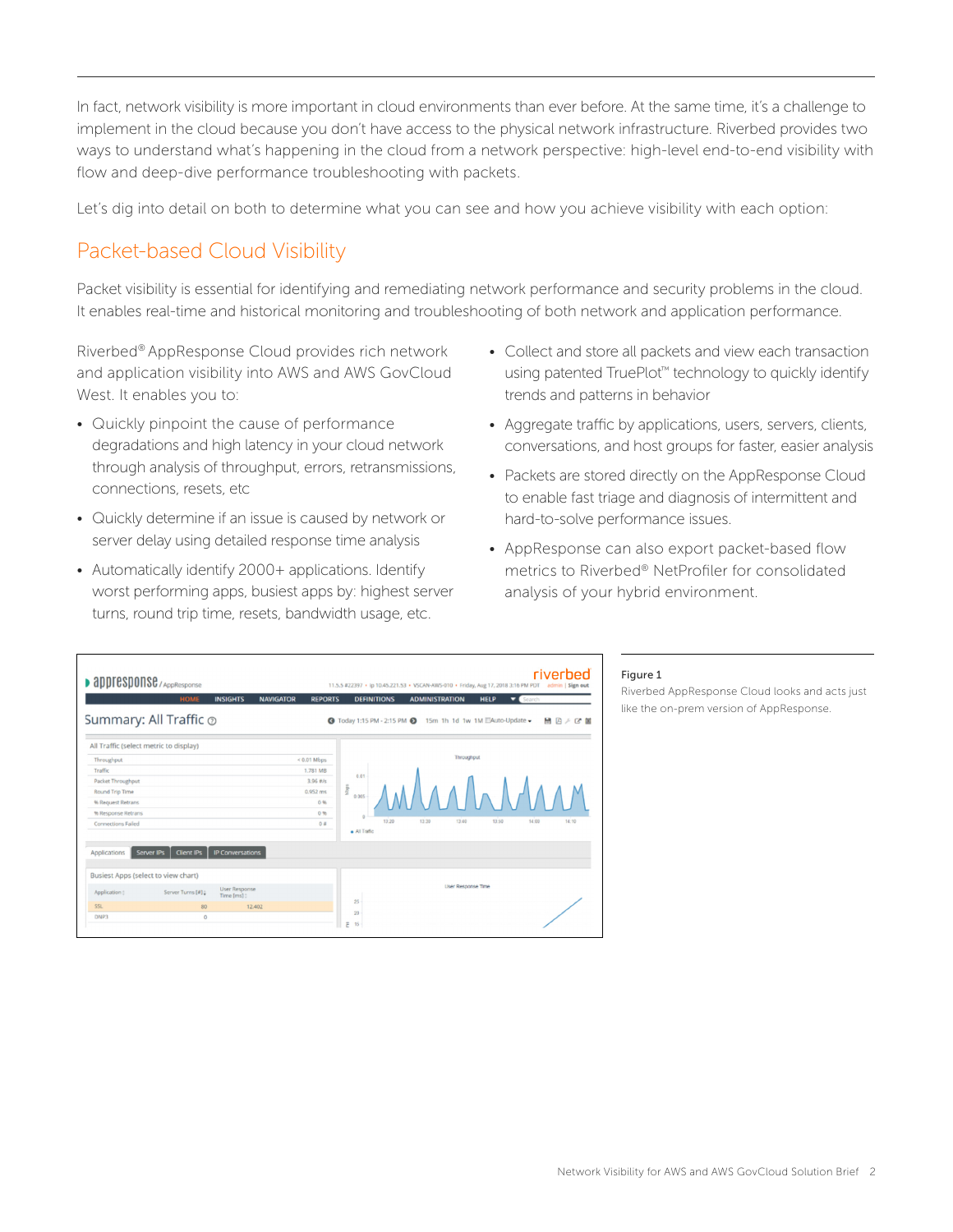AppResponse Cloud can be deployed in combination with physical and virtual AppResponse appliances to provide seamless, end-to-end network and application analysis across your on-premises, virtual, and cloud environments.

## Packet Telemetry for AppResponse Cloud

AppResponse Cloud can obtain packets in the cloud in a variety of ways, including:

- AWS VPC traffic mirroring lets you natively copy network traffic at any Elastic Network Interface (ENI) in your Virtual Private Cloud (VPC), and send it to AppResponse Cloud for analysis
- Cisco CSR 1000v is an example of a cloud router that uses **ERSPAN** to mirror the traffic on one or more source ports then encapsulate and route it across a switched network using GRE encapsulation to an instance of AppResponse Cloud running in your AWS VPC
- Packet aggregator agents or sensors use Layer 2 GRE tunneling or encrypted P2P to mirror traffic to a virtual Network Packet Broker which can aggregate, filter, optimize, and distribute the traffic to AppResponse Cloud

| <b>AppResponse Cloud Telemetry</b> |            |                     |  |  |  |
|------------------------------------|------------|---------------------|--|--|--|
|                                    | <b>AWS</b> | <b>AWS GovCloud</b> |  |  |  |
| <b>AWS Traffic Mirroring</b>       | Yes        | Yes                 |  |  |  |
| Gigamon GigaSECURE Cloud           | Yes        | Yes                 |  |  |  |
| Keysight CloudLens                 | Yes        | Yes                 |  |  |  |
| Cisco CSR ER-SPAN                  | Yes        | Yes                 |  |  |  |
| Big Switch Big Cloud Fabric        | Yes        |                     |  |  |  |

AppResponse Cloud can get packet telemetry from the above solutions, as well as support Azure (see Azure brief).

#### Flow-based Cloud Monitoring

Riverbed flow monitoring provides a hybrid view of your network performance. It enables you to see your cloud and on-premises resources in the same views so you get a truly end-to-end perspective on network and application performance.

Riverbed NetProfiler analyzes flow traffic from the core, to the branch, to the cloud for an enterprise-wide view of performance. It discovers all assets, maps dependencies and monitors network and application services, regardless of where they sit.



#### Figure 2

NetProfiler reports on "Billable data transfers from Amazon EC2 to Internet" to help you understand where you are incurring costs.